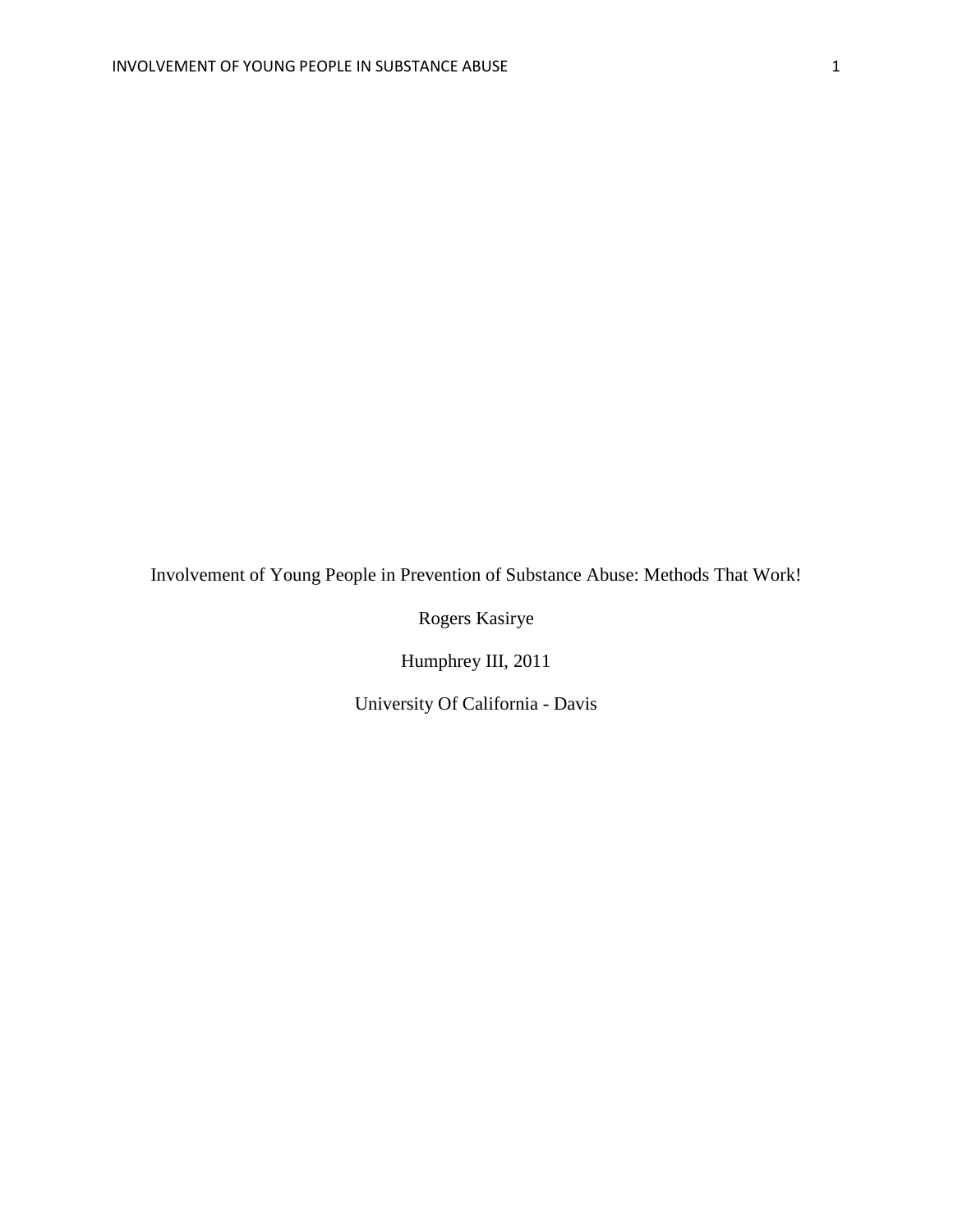## **OUTLINE**

Thesis: While most substance abuse programs rely more on non- interactive delivery interventions to help youths, youth led involvement in substance abuse prevention is more effective.

I. The Non-interactive programs, although found very effective,

Programmers argue that,

- a) Content is introduced by the teacher in a deductive and delivered in instructive manner.
- b) Many times teaching is experiential where activities that are teacher –student led activities are not common.
- c) They note that students need to perceive drug use as risky before a decline can be realized.

II. Some experts argue that, in spite of the good intentions of these interventions, the delivery of the non interactive programs contains with several weaknesses.

- a) Passivity of youth participants.
- b) Activities are teacher student led rather that youth to youth led, experiential.
- c) Teachers sometime may be unaccountable in passing over some information or may assume the youth know it already.

III.Proponents of Interactive Peer youth led programs argue that beneficiaries of the messages need to be part of the intervention in all ways.

- a) Youth led activities are planned effectively to stimulate active participation of all youth and fellow students who generate real role-plays where interpersonal skills are modeled, adapted and rehashed and also, gives feedback to supervisors from the peers.
- b) Youth led interactive programs had high superiority rate and significantly registered less drunkenness and lower alcohol use occurred among the peer led groups.
- c) Delivery methods must emphasize sharing, cooperation and contribution.
- d) The style needs to be interactive, participatory with a high participation of participant involvement, friendship, openness and feedback not authoritarian and reprimand

IV. Proponents also argue that for interactive programs to have impact they must:

a) These programs when delivered are led by fellow peers in a face-to-face manner.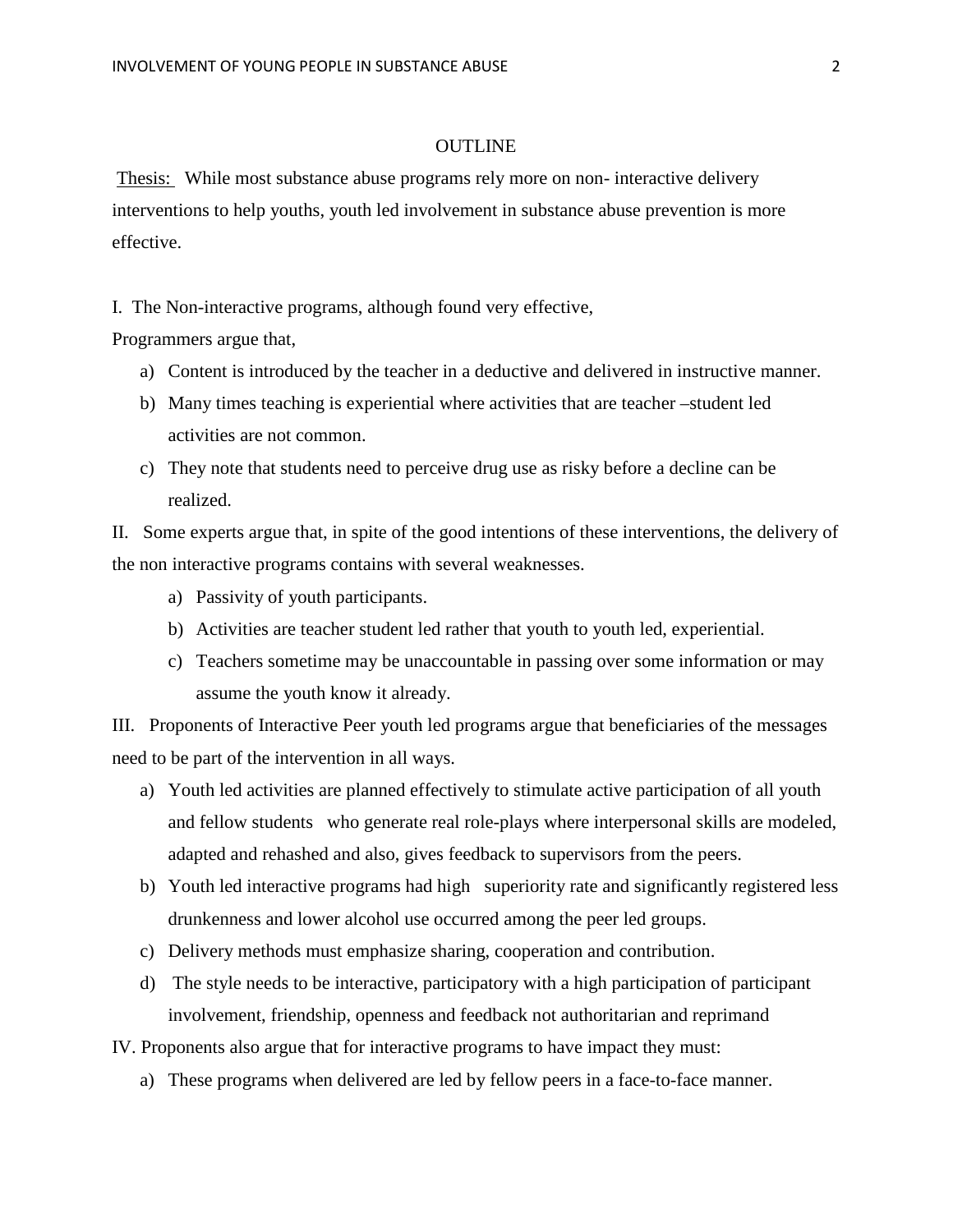- b) Peer led programs; they note, must provide comprehensive training and give accurate information and behavioral skills and be carefully planned.
- c) Screening and selecting of peers must look out for peers who are helpful, trust worthy, have concerns for others, and are good listeners.
- d) Look out for youths who are positive role models and cautions' that you may need to focus on a few drugs and not to generalize.

**Conclusion:** Despite the fact that Peer led programs have a higher efficacy and interactive levels, careful planning, training, screening of participants and refocus on drugs was key. These programs need to be supported, monitored and sometime supplemented by other intervention models so as not to underrate or overemphasized and assume that it's a "size *fits all".*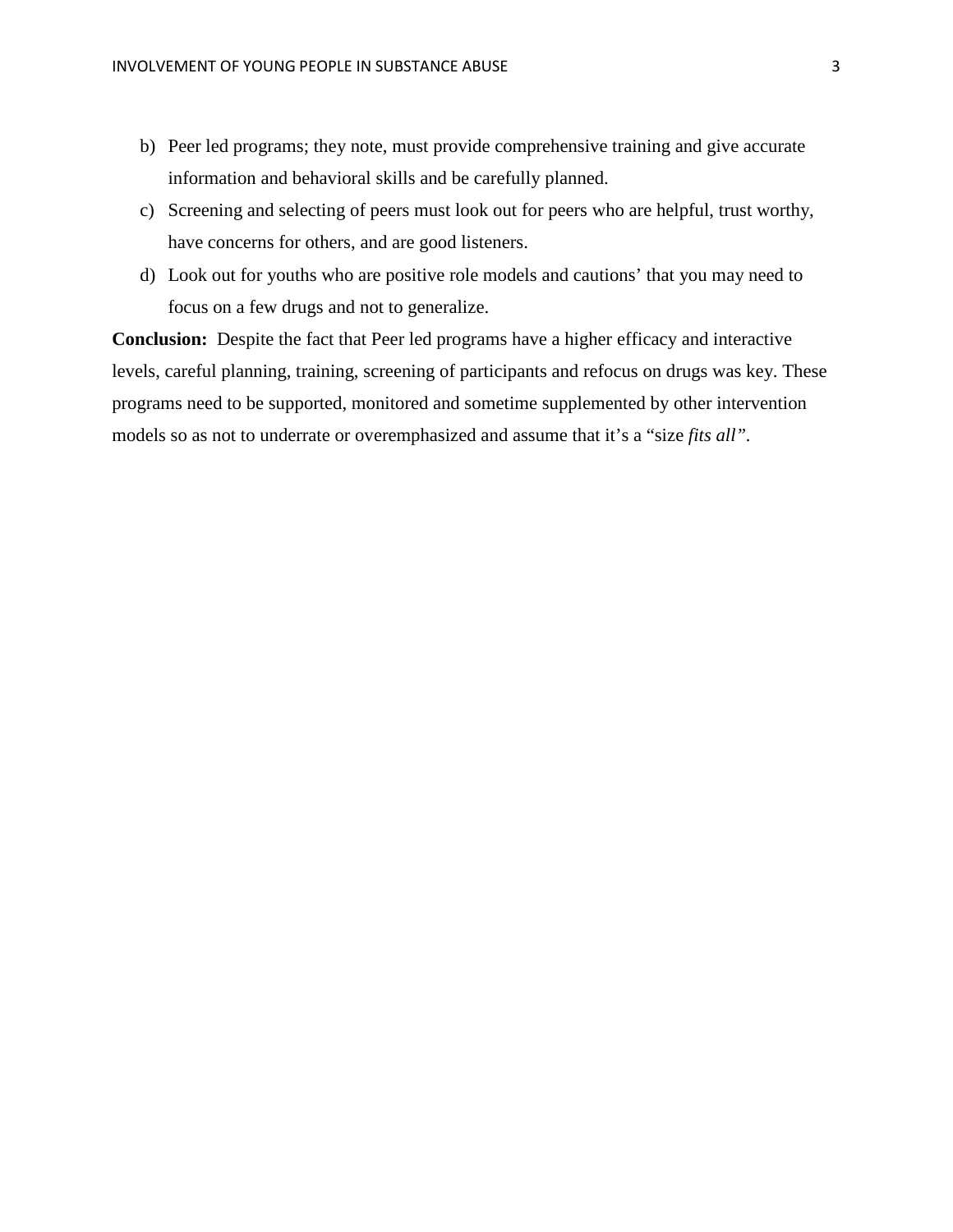Involvement of young people in prevention of substance abuse: methods that work!

"Drug trafficking, once viewed largely as a social and criminal problem, has transformed in recent years into a major threat to the health and security of people and regions" observed the United Nations Secretary General, Kim Moon in June 2011. Substance abuse among young people has been increasing among the youth population, in spite of the huge investment in a wide range of activities. However, there have been small-targeted interventions that allow the participation of young people and these appear to have a higher impact when delivered by youth. While most substance abuse programs rely more on non- interactive delivery interventions to help youths, youth led involvement in substance abuse prevention is more effective. I will seek to examine substance abuse Interactive peer-led youth interventions, where young people have been involved, and discuss the positive aspects and the challenges such intervention poses to the practitioners. These measures are critical because their effectiveness impact heavily on youth interventions, the merger resources and the overall decline in substance abuse among this population.

In opening this debate, I would like, first of all, to discuss the nature and avenues of comprehensive prevention programs of substance use among youths.In its resolution, 53/10 entitled "Measures to protect children and young people from drug abuse, the Commission on Narcotic Drugs (NCD) encouraged member states to implement various interventions for the prevention of drug use and the protection of children", the resolution gave an insight of the need for measures to protect children and youth from drug abuse, which appears to be an increasing problem globally. Thus, comprehensive programs widely recommended by the United Nations Commission on Narcotic Drugs (E/CN/7/2011) for the prevention of substance abuse include: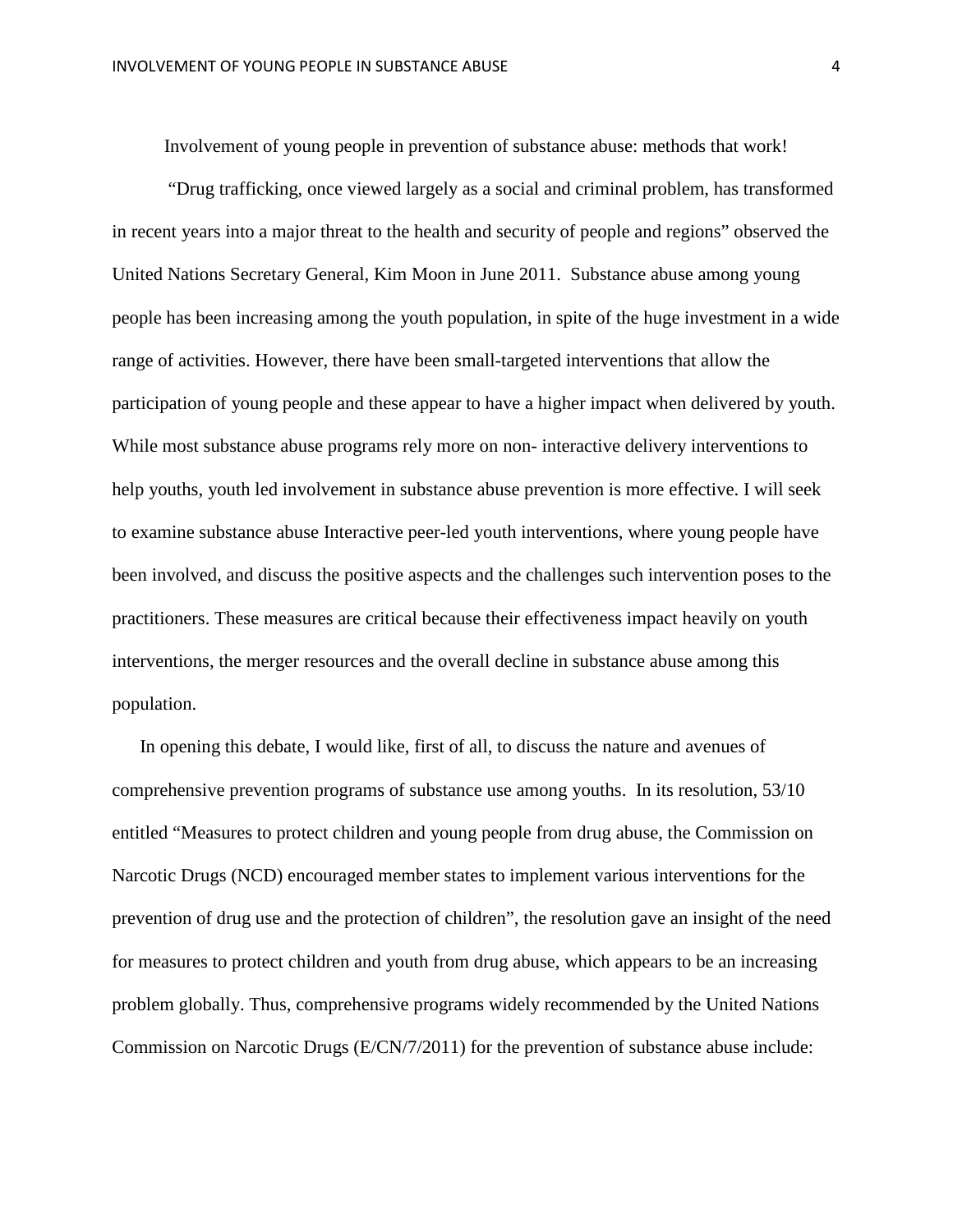- 1. Dissemination of information about dangers of drug use;
- 2. Education in school based on life skills;
- 3. Alternative activities (sports, drama, music, etc.);
- 4. Family and parenting skills training;
- 5. Workplace programs;
- 6. Vocational training and income- generation support;
- 7. Media campaigns;
- 8. Screening and brief interventions,

Literature on such comprehensive program interventions continues to show that program interventions covering the general population are still reported more commonly than implementation programs for the youth. The United Nations Commission on Narcotics on Drugs  $((E/CN/7/2011))$  reported that, out of such eight program activities, only 3 targeted young people. Most countries reported poor coverage in terms of numbers of youths reached and over concentration of programs in schools. Many young people, especially in the developing world, are out of school and as such these youth are left out. This depicted a sign that well planned and targeted interventions for youth are still lacking. David R et.al (1999), again note that substantial information about the delivery of youth interventions shows a mixed coverage, but this again may not mean good coverage of content.(p.87).

## **Content and methods of delivery of peer youth led programs**

Non-interactive programs that cover the general youth population have partially been found to be effective; program analysts argue that content is introduced by the teacher and delivered in an instructive manner to alter knowledge, attitudes and to value decision-making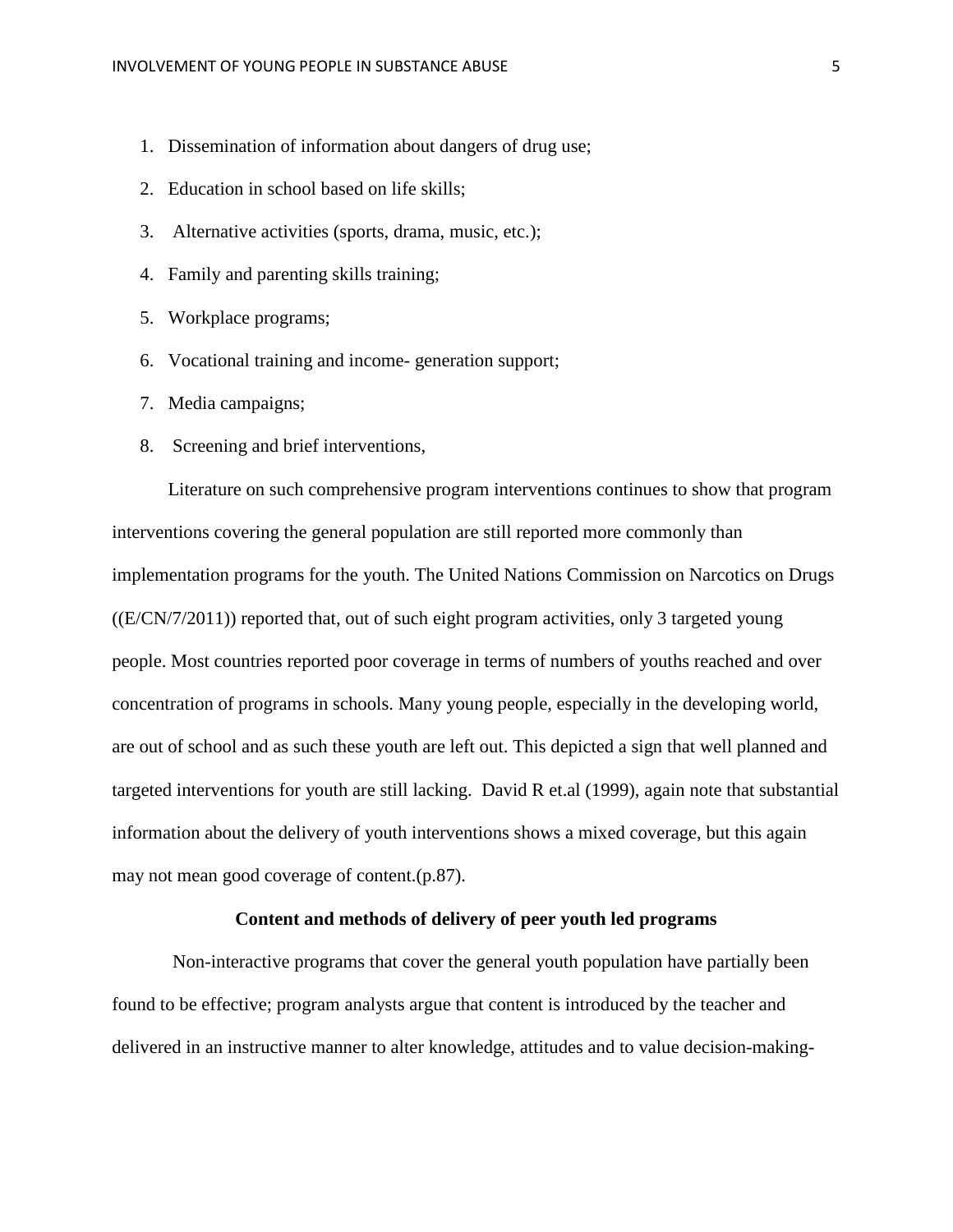based content for young people. These have been found to be ineffective. Markowitz (1989), argues that,

"These programs again fail to take into consideration and acknowledge the individual youth differences and experiences with regards to levels of risks for drug use and quite often assume the youth groups are homogeneous. The worry here is that in some instances such interventions may increase alcohol and other drug use". P 54.

In spite of the good intentions of these interventions, the delivery of the non-interactive programs is faced with several weaknesses. Teachers may sometimes be unaccountable in passing over some information or may assume the youth know it already. David R. et. al (1998) observes that "non interactive activities are teacher-to-student led, rather that youth to youth led. In these circumstances, experiential and passivity of youth participants is largely visible and, many times, youths make little input to the training sessions and sometimes student responses are directed towards what the teacher wants to hear from the youth" p.93. The delivery of non-youth led programs is limited to primarily the modification of behavior and habit change and less on how behavior is initiated or how new habits develop. DiClemente, (1991), has argued that, " these" These prevention efforts would consist of targeting the behavioral construct associated with se stages for modification, to effect the stage status of the youth across each of these stages. P 43.

## **The case for peer interactive youth led programs**

Interactive peer youth led programs require that beneficiaries of the messages for youths be part of the intervention in all aspects. The concept of peer-led substance abuse education provides a rationale and effective vehicle for using drug peer counselors as a major strategy in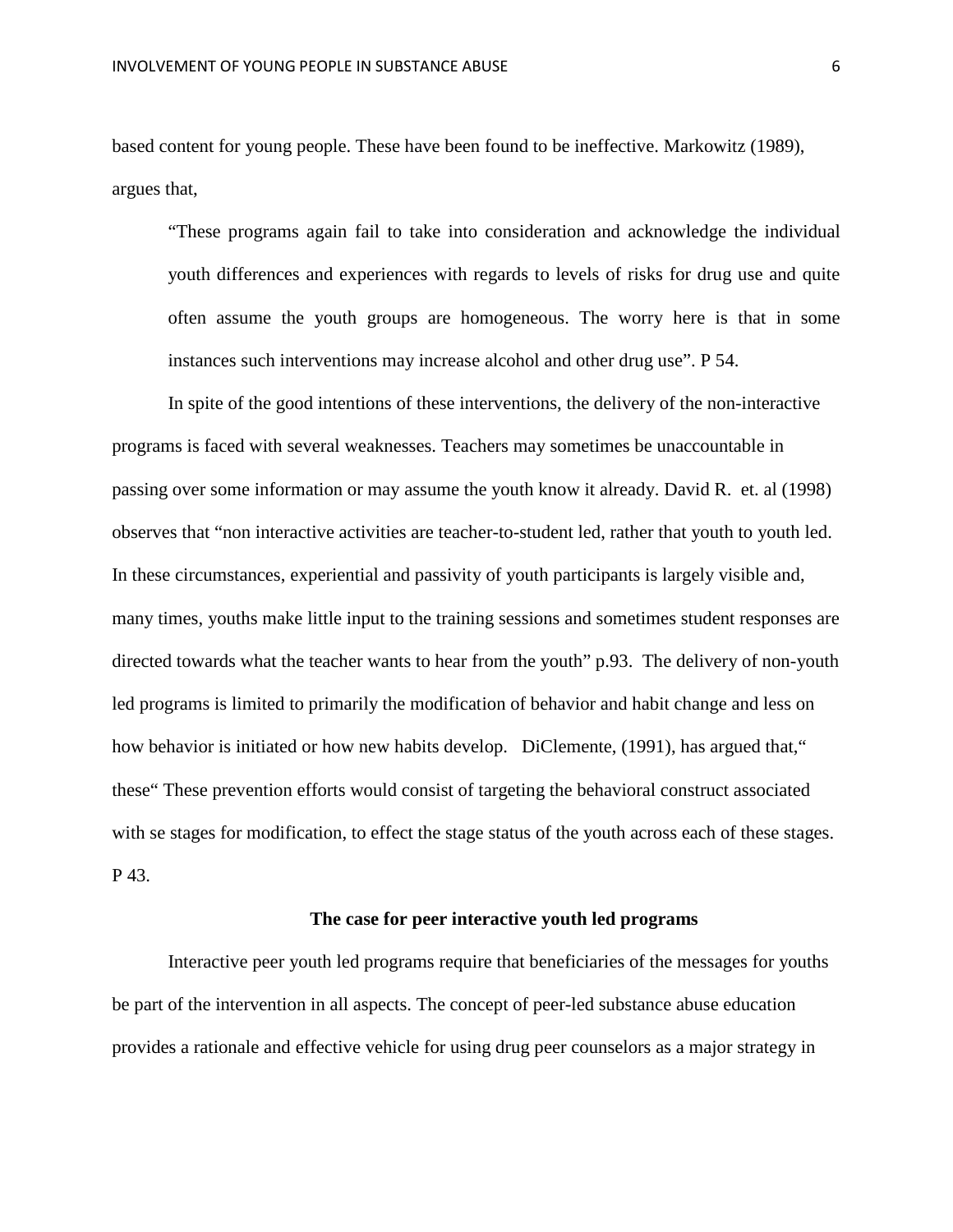community-based drug abuse prevention programs. Youth led activities are planned effectively to stimulate active participation of all youth and fellow students who generate real role-plays, within their environments here interpersonal skills are modeled, adapted, rehashed and is also where youth peer leaders give feedback to supervisors from the peers. David et.al 1998, have noted that

"the peer-led prevention programs were superior to teacher led programs and the control conditions in their effect on cigarette smoking, excessive drinking, and cannabis use. Significant changes were noted in select cognitive, attitudinal and personality predisposing variables, the lack of significant teacher results were may be because teachers received no, monitoring or assistance. Conversely peer were trained in that they were provided a series of pre-session briefings and their programs were monitored by the research staff" p.91.

Youth led interactive activities have a high superiority rate due to appropriate packaging of messages, timing and use of non-sophisticated examples and significantly registered less drunkenness and alcohol use. Peer led discussion provide multiple channels of communication using slang and language common to their peers through interpersonal skills activities such as role plays, drama and at the same time communicating within their enviroment which enhances the chances of influencing behavior youth behavior. The style of delivery of youth programs needs to be participatory, friendly, in a face-to-face manner, open and feedback that are not authoritarian and reprimanding. The interactive program normally provides peer instructions on the immediate negative effects of drug use and sometimes may constitute sanctions for its members who may deviate. Additional activities identified by peers to integrate and disseminate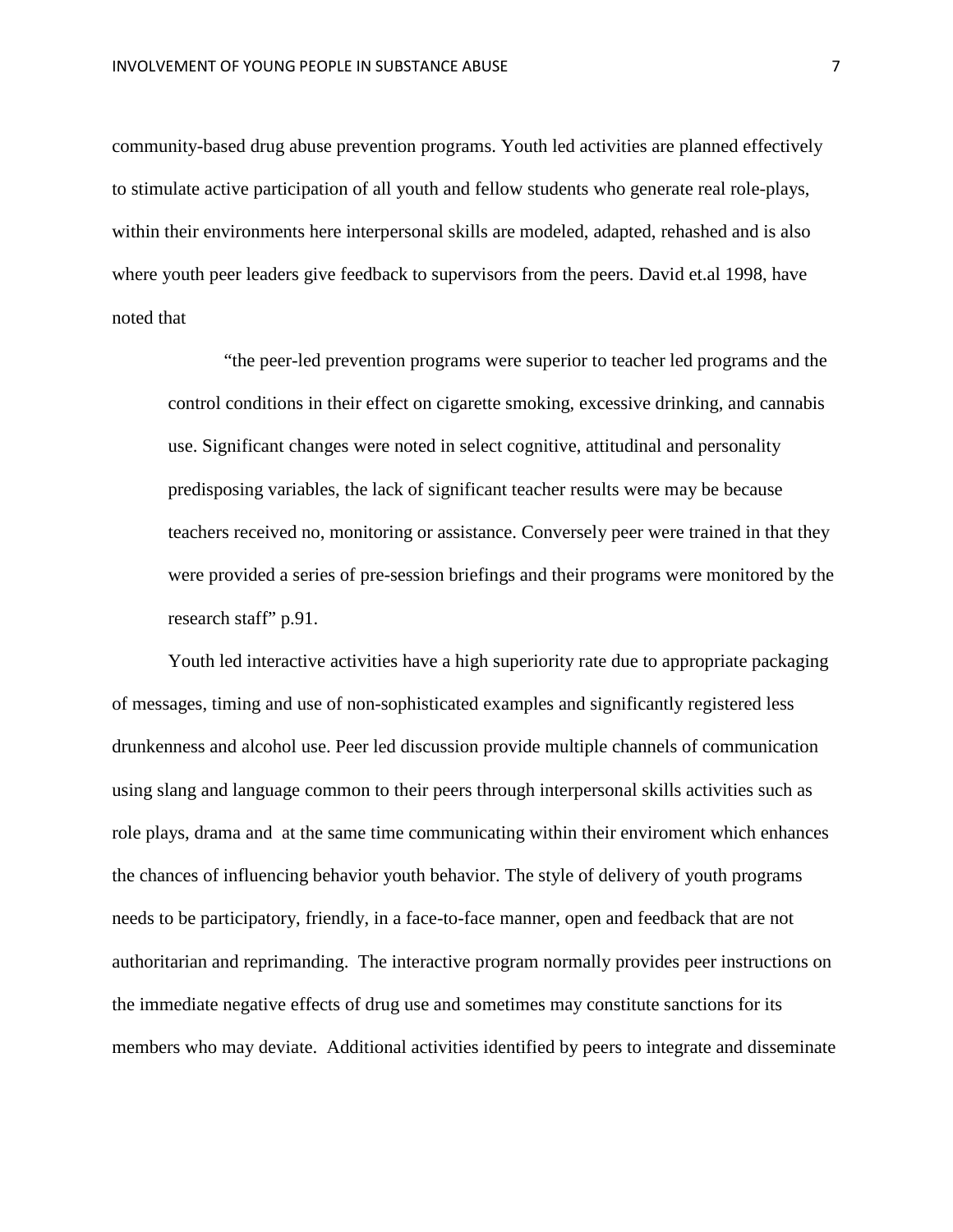information includes sports and other recreational activities that are promoted and used as opportunities for young people to progress and each one becomes a "brother's keeper," providing good role models that portray health seeking behavior, peer pressure as well as stress management and a step-by-step plan on how to sustain the positive desired behavior.

In comparison we have been able to draw key characteristics that form the core of peer youth led programs as shown in table below.

Table I

*Key Characteristics of Interactive peer youth led activities*

Adapting to local environments as-peer counselors delivers sessions on time

Participatory in nature, stimulate session led by the youth and participation generate trust

Provides positive role models and a consistent messages at the time when is needed.

Real case situations are developed, sensitive to the youth stages of development and matched interventions.

Provides useful multiple feed back to the youth and facilitators and allows change.

Promotes use of local languages and content delivered by the youth in the context of age,

experience and environment.

Provides opportunity for timely intervention by peer leaders when needed.

Promotes use of appropriate messages interwoven with life skills.

Generates real answers and appreciate individual differences and experiences with regard to risks.

Nonjudgmental and doesn't apportion blame and reduce labeling.

Coverage of big youth population and use less resources

Young people develops leadership skills and advocacy

Allow youth to make an input in the session and minimize passivity.

*Note*: This table was created from information gleaned from written articles on substance abuse prevention by National instate of Drug abuse (NIDA), David R, black, Nancy S. Tobler, john p. Sciacca. Peer helping/ Involvement: an efficacious way to meet the challenges of reducing Alcohol, tobacco, and other drugs among Youth? Journal of School Health. March, 1998, Volume 68, No3. P.87. Diclemente, C,., Proscka, J.O. Fairhurst, S.K., Velicer, W.F, et.al the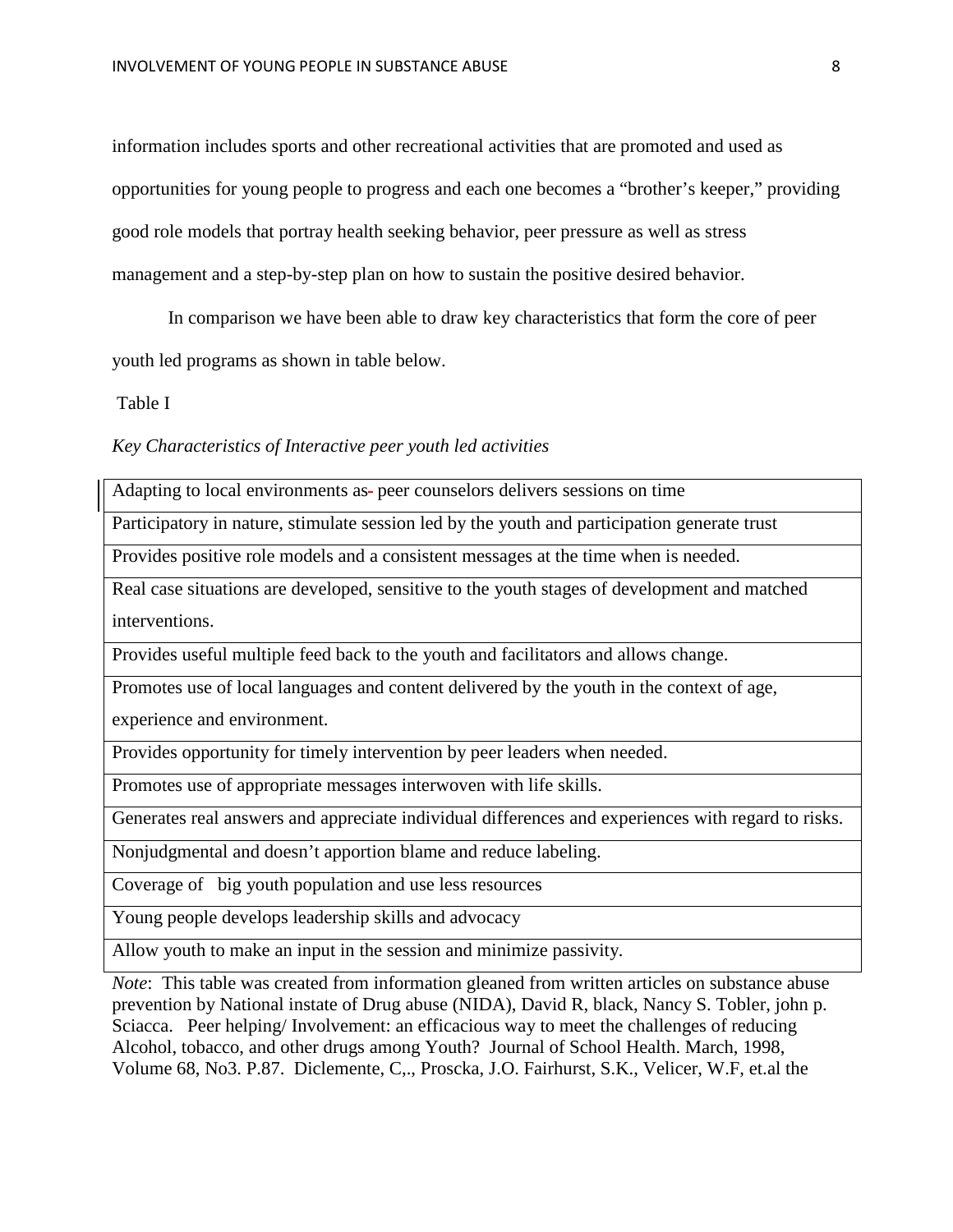processes of Smoking Cessation: an analysis of Pre-contemplation, contemplation and preparation in stages of Change. Journal of Consulting and Clinical Psychology, 59, 295-304.

It is important to highlight that for peer led programs to be effective, they must provide comprehensive training, give accurate information on behavioral skills and be carefully planned to match prevention activities to the needs, age, gender and types of drugs that the youth cohort is using. Prevention efforts are likely to succeed, if peer educators are well prepared and if they are accurately matched to each adolescent specific development stage and the particular type of substance use. Screening and selecting of peers must look out for peers who are helpful, trustworthy, have concerns for others, and are good listeners and positive role models. However, in spite of the good intentions of peer led programs, one can easily mention that sometimes the youth may fail to express themselves well and may have inadequate information and, therefore, need regular training in order to minimize adverse effects.

In spite of the fact that peers led programs have higher efficacy and interactive levels, careful planning, training, screening of participants and refocus on substance is key. These programs need to be supported, monitored and sometime supplemented by other intervention models including multiple delivery involving parents and other livelihood needs to support so as not to underrate or overemphasized and assume that all adolescents are homogeneous and deserve the same menu.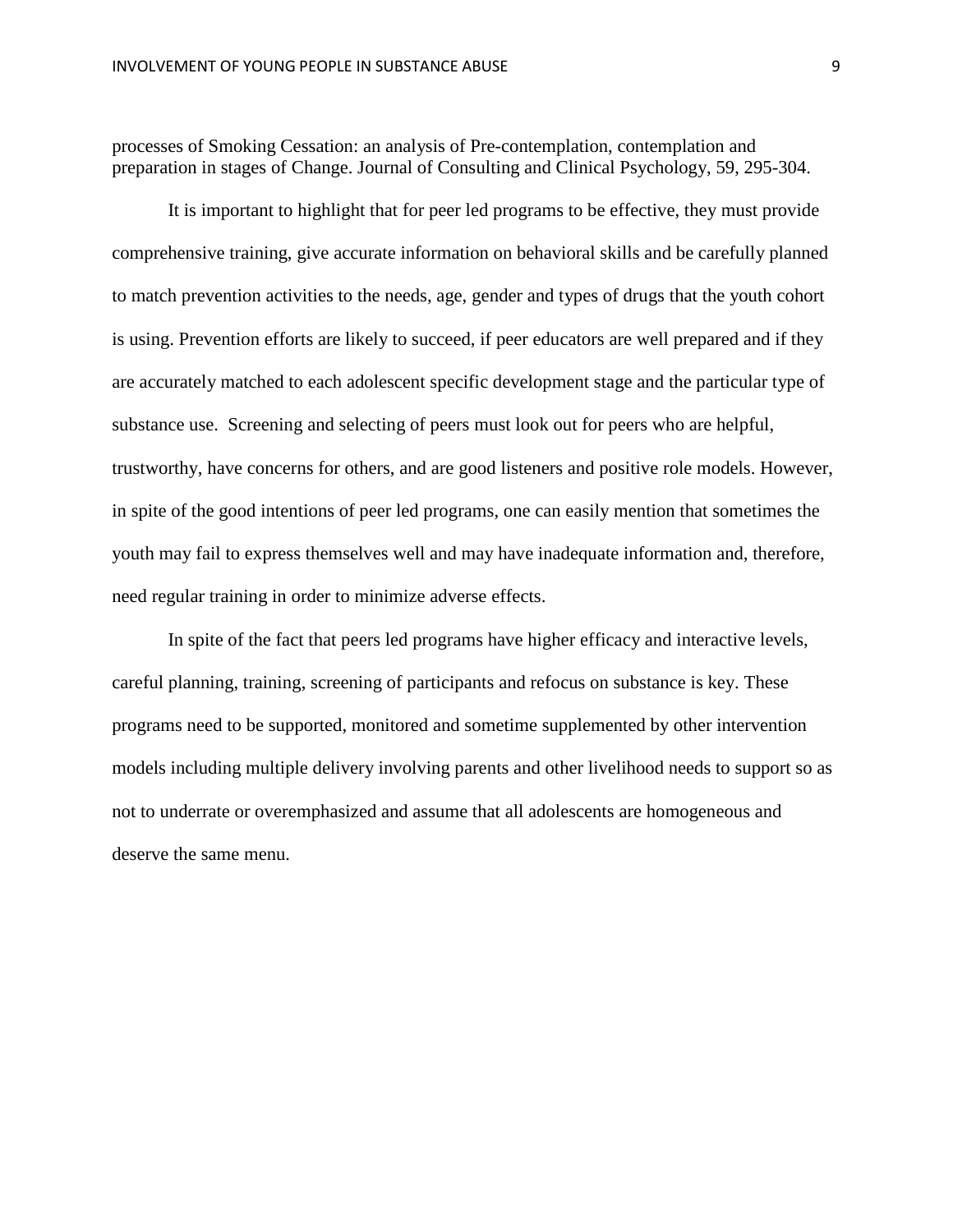## Reference

- Diclemente, C,.,Proscka, J.O. Fairhurst,S.K., Velicer, W.F, et.al the processes of Smoking cessation: an analysis of pre-contemplation, contemplation and preparation in stages of Change. Journal of Consulting and Clinical Psychology, 59, 295-304.
- Moskowitz, J.M. (1989) The Primary Prevention of Alcohol problems: a critical review of research Literature, Journal of studies on Alcohol, 50, 54-88.
- Landi L .Love, Ph.D, The Ohio State University Clinical Assistant Professor, School of Public Health.
- Botvin ,G.J., Baker, E., Dusenbury, L., Botvin, EM.&Diaz, T (1995). Long term follow-up results of randomized drug abuse prevention trial in a white middle – class population. JAMA, 273(14), 1106-1112
- Commission on Narcotic Drug Fifty Fourth Session, Vienna, 21-25 March 2011, United Nations Economic and Social Council, E/CN.7/2011/13.
- Chudley E. Werch and Carlo c. DiClemente. A multi-component stage model for matching drug prevention strategies and messages to youth stages of use. Health Education Research, Theory and practice Vol.9 no1 1994, pages 37-46.
- David R, black, Nancy S. Tobler, John p. Sciacca. Peer helping/ Involvement: an efficacious way to meet the challenges of reducing Alcohol, tobacco, and other drugs among Youth? Journal of School Health. March 1998, Volume 68, No3. P.87.
- United Nation report: Commission on Narcotic Drug Fifty Fourth Session, Vienna, 21-25 March 2011, United Nations Economic and Social Council, E/CN.7/2011/13.